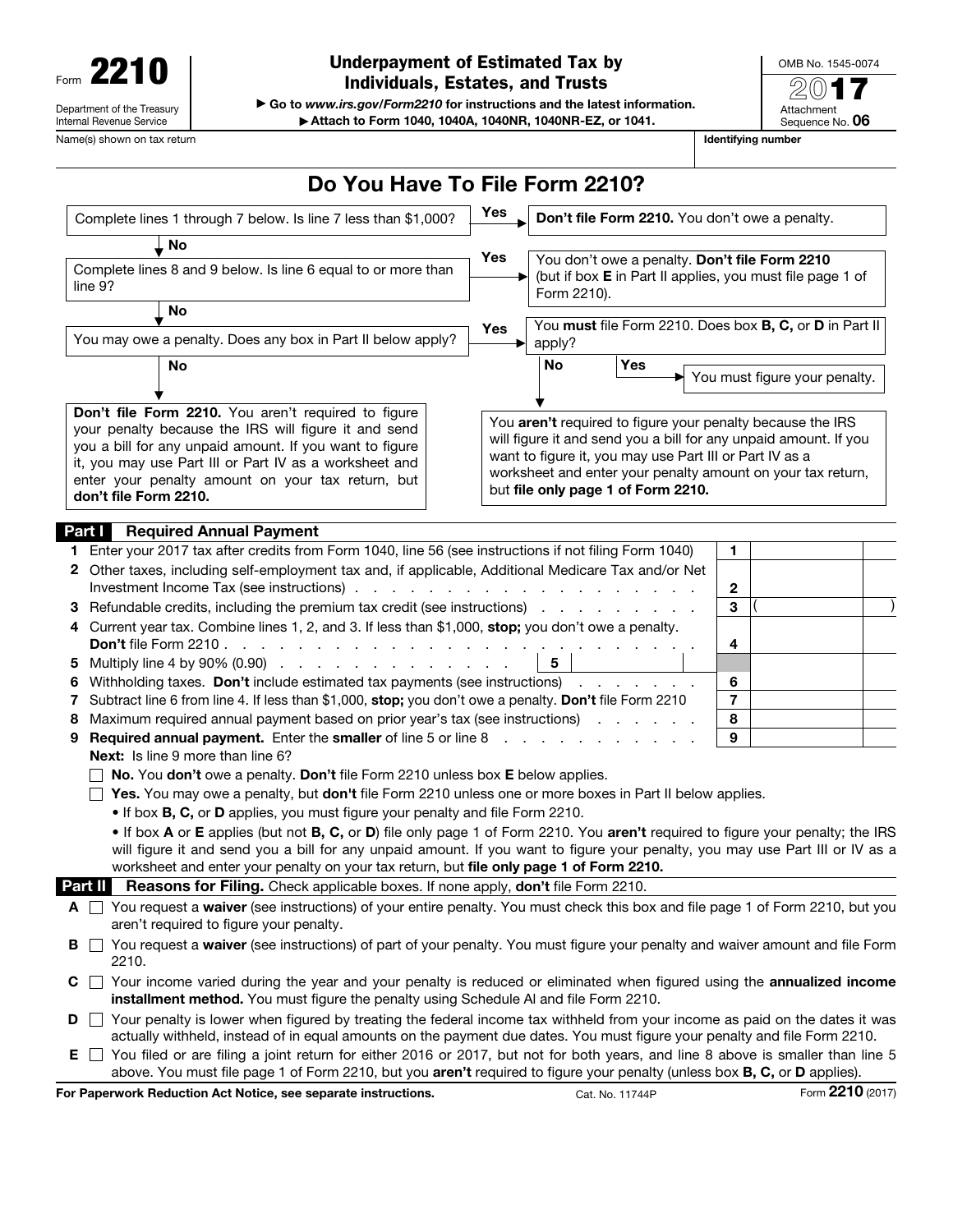| <b>Part III Short Method</b> |                                                                                                                                          |  |  |  |  |  |
|------------------------------|------------------------------------------------------------------------------------------------------------------------------------------|--|--|--|--|--|
| <b>Can You Use the</b>       | You can use the short method if:<br>• You made no estimated tax payments (or your only payments were withheld<br>federal income tax), or |  |  |  |  |  |
| <b>Short Method?</b>         |                                                                                                                                          |  |  |  |  |  |
|                              | • You paid the same amount of estimated tax on each of the four payment<br>due dates.                                                    |  |  |  |  |  |
| <b>Must You Use the</b>      | You must use the regular method (Part IV) instead of the short method if:                                                                |  |  |  |  |  |
| <b>Regular Method?</b>       | • You made any estimated tax payments late,                                                                                              |  |  |  |  |  |
|                              | • You checked box C or D in Part II, or                                                                                                  |  |  |  |  |  |

• You are filing Form 1040NR or 1040NR-EZ and you didn't receive wages as an employee subject to U.S. income tax withholding.

Note: If any payment was made earlier than the due date, you can use the short method, but using it may cause you to pay a larger penalty than the regular method. If the payment was only a few days early, the difference is likely to be small.

|    |                                                                                                                                                                                                                                                           | 10 |    |  |    |                  |  |
|----|-----------------------------------------------------------------------------------------------------------------------------------------------------------------------------------------------------------------------------------------------------------|----|----|--|----|------------------|--|
|    |                                                                                                                                                                                                                                                           |    |    |  |    |                  |  |
|    | 11 Enter the amount, if any, from Form 2210, line 6.                                                                                                                                                                                                      | 11 |    |  |    |                  |  |
|    | <b>12</b> Enter the total amount, if any, of estimated tax payments you made.                                                                                                                                                                             |    |    |  |    |                  |  |
|    |                                                                                                                                                                                                                                                           |    |    |  | 13 |                  |  |
|    | 14 Total underpayment for year. Subtract line 13 from line 10. If zero or less, stop; you don't owe a<br>penalty. Don't file Form 2210 unless you checked box E in Part II                                                                                |    | 14 |  |    |                  |  |
|    |                                                                                                                                                                                                                                                           |    | 15 |  |    |                  |  |
|    | <b>16</b> • If the amount on line 14 was paid on or after $4/15/18$ , enter -0-.<br>. If the amount on line 14 was paid before 4/15/18, make the following computation to find the<br>amount to enter on line 16.                                         |    |    |  |    |                  |  |
|    | Number of days paid<br>Amount on<br>before 4/15/18<br>line 14<br>$\times$ 0.00011<br>$\times$                                                                                                                                                             |    |    |  | 16 |                  |  |
| 17 | <b>Penalty.</b> Subtract line 16 from line 15. Enter the result here and on Form 1040, line 79;<br>Form 1040A, line 51; Form 1040NR, line 76; Form 1040NR-EZ, line 26; or Form 1041, line 26.<br>Don't file Form 2210 unless you checked a box in Part II |    | 17 |  |    |                  |  |
|    |                                                                                                                                                                                                                                                           |    |    |  |    | Form 2210 (2017) |  |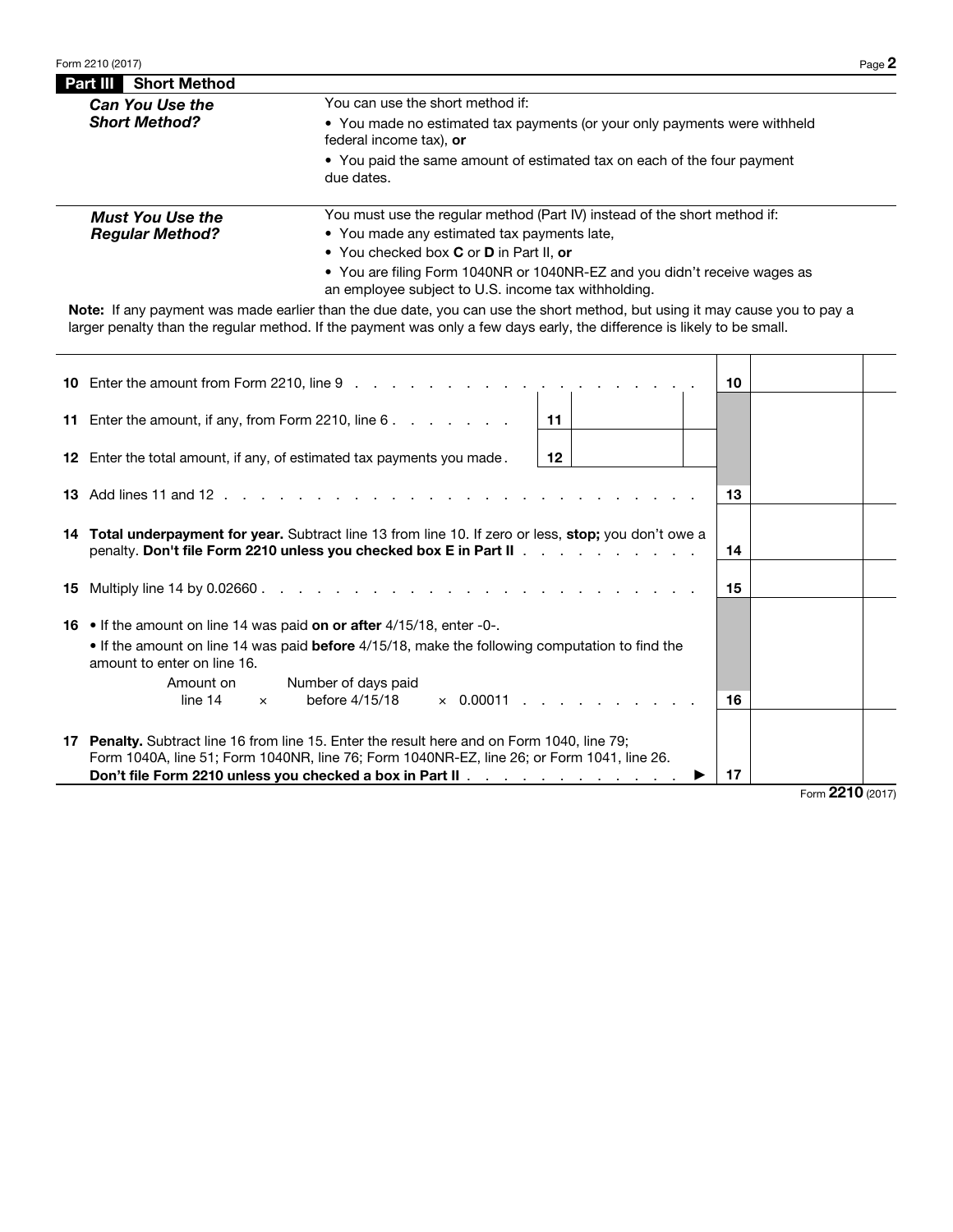| Part IV<br>Regular Method (See the instructions if you are filing Form 1040NR or 1040NR-EZ.)                                                                                                                                                                                                                                                              |    |                          |                |                |                |  |  |
|-----------------------------------------------------------------------------------------------------------------------------------------------------------------------------------------------------------------------------------------------------------------------------------------------------------------------------------------------------------|----|--------------------------|----------------|----------------|----------------|--|--|
|                                                                                                                                                                                                                                                                                                                                                           |    | <b>Payment Due Dates</b> |                |                |                |  |  |
| <b>Section A-Figure Your Underpayment</b>                                                                                                                                                                                                                                                                                                                 |    | (a)<br>4/15/17           | (b)<br>6/15/17 | (c)<br>9/15/17 | (d)<br>1/15/18 |  |  |
| 18 Required installments. If box C in Part II applies,<br>enter the amounts from Schedule AI, line 25.<br>Otherwise, enter 25% (0.25) of line 9, Form 2210, in<br>each column<br>the contract of the contract of the contract of the contract of the contract of the contract of the contract of                                                          | 18 |                          |                |                |                |  |  |
| 19 Estimated tax paid and tax withheld (see the<br>instructions). For column (a) only, also enter the amount<br>from line 19 on line 23. If line 19 is equal to or more<br>than line 18 for all payment periods, stop here; you<br>don't owe a penalty. Don't file Form 2210 unless you<br>checked a box in Part II.<br>and the company of the company of | 19 |                          |                |                |                |  |  |
| Complete lines 20 through 26 of one column                                                                                                                                                                                                                                                                                                                |    |                          |                |                |                |  |  |
| before going to line 20 of the next column.<br>20 Enter the amount, if any, from line 26 in the previous<br>column                                                                                                                                                                                                                                        | 20 |                          |                |                |                |  |  |
| 21 Add lines 19 and 20                                                                                                                                                                                                                                                                                                                                    | 21 |                          |                |                |                |  |  |
| 22 Add the amounts on lines 24 and 25 in the previous<br>column<br>design and contract the contract of the contract of the contract of the contract of the contract of the contract of                                                                                                                                                                    | 22 |                          |                |                |                |  |  |
| 23 Subtract line 22 from line 21. If zero or less, enter<br>-0-. For column (a) only, enter the amount from line<br>19.                                                                                                                                                                                                                                   | 23 |                          |                |                |                |  |  |
| 24 If line 23 is zero, subtract line 21 from line 22.<br>Otherwise, enter -0-                                                                                                                                                                                                                                                                             | 24 |                          |                |                |                |  |  |
| 25 Underpayment. If line 18 is equal to or more than<br>line 23, subtract line 23 from line 18. Then go to line<br>20 of the next column. Otherwise, go to line 26 . ▶                                                                                                                                                                                    | 25 |                          |                |                |                |  |  |
| 26 Overpayment. If line 23 is more than line 18,<br>subtract line 18 from line 23. Then go to line 20 of<br>the next column $\cdots$ $\cdots$ $\cdots$ $\cdots$ $\cdots$ $\vert$ 26                                                                                                                                                                       |    |                          |                |                |                |  |  |
| Section B-Figure the Penalty (Use the Worksheet for Form 2210, Part IV, Section B-Figure the Penalty in the<br>instructions.)                                                                                                                                                                                                                             |    |                          |                |                |                |  |  |
| 27 Penalty. Enter the total penalty from line 14 of the Worksheet for Form 2210, Part IV, Section B-Figure                                                                                                                                                                                                                                                |    |                          |                |                |                |  |  |

the Penalty. Also include this amount on Form 1040, line 79; Form 1040A, line 51; Form 1040NR, line 76; Form 1040NR-EZ, line 26; or Form 1041, line 26. Don't file Form 2210 unless you checked a box in Part II . . . . . . . . . . . . . . . . . . . . . . . . . . . . . . . ▶ 27

Form **2210** (2017)